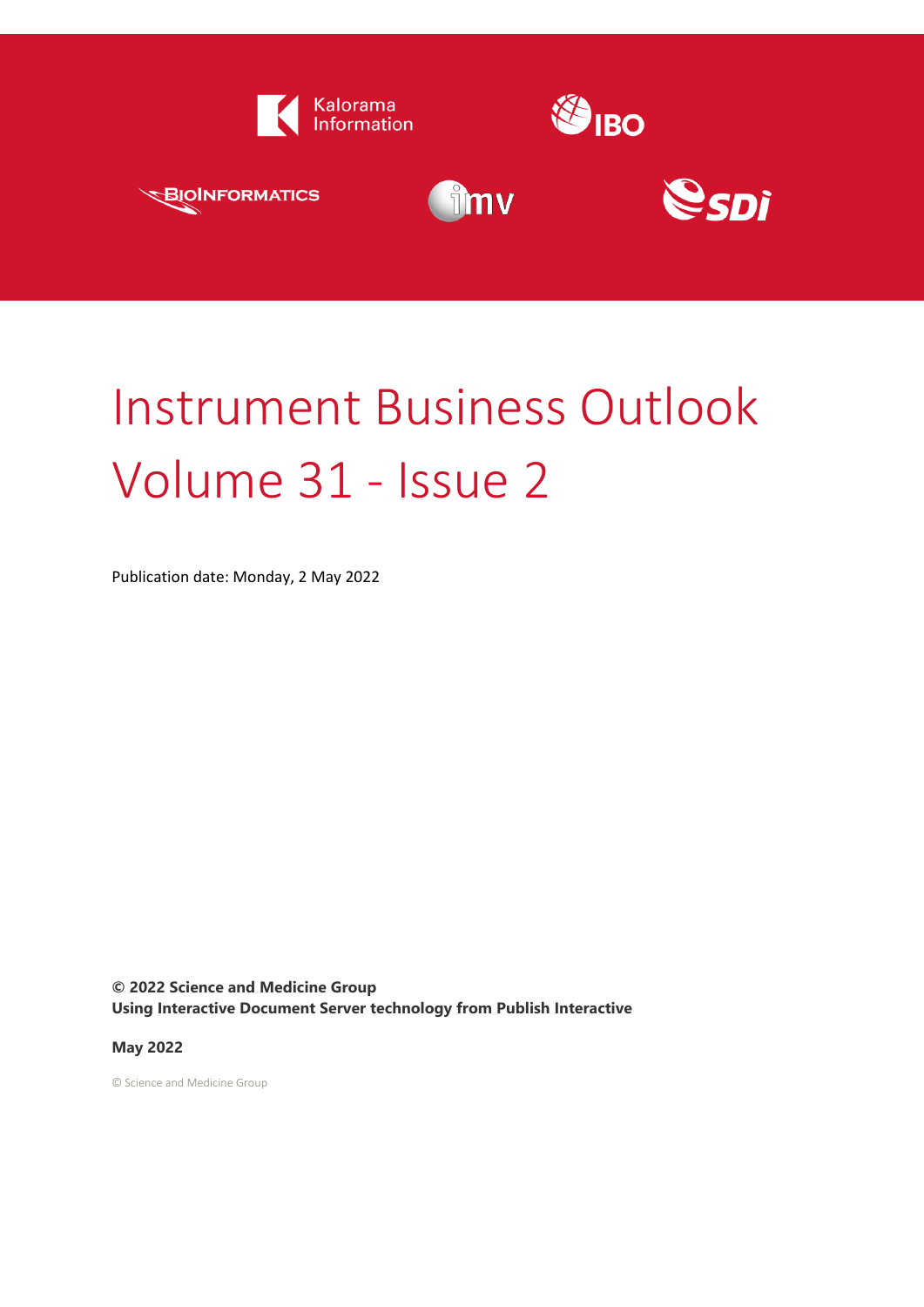

# **AACR 2022: A Plethora of New Products and Product Previews**

The American Association for Cancer Research (AACR) held its annual meeting April 8–13 2022, in New Orleans, Louisiana. While this marked the return of in-person conferences for the organization, the meeting was offered in a hybrid format to accommodate participants who could not yet attend in-person, with presentations streamed through the online conference portal and some panelists presenting remotely. According to AACR, there were 15,179 attendees in person and 4,311 virtual attendees. These figures easily topped 2021, when attendance reached around 13,500. Next year's AACR meeting will be held in Orlando, Florida April 14–19.

This year marked the 115th anniversary of AACR, which was celebrated with an extensive lobby display highlighting the history of cancer research and the enormous progress that has been made, while also reminding attendees that the future of cancer research is in their hands.

# **Exhibition Hall Highlights**

In total, 450 exhibitors were represented in the exhibition hall. After two years of virtual trade shows, this year's exhibition hall showcased not only new instruments that were being unveiled at the show, but also systems that had entered the market in the past two years but were being displayed for the first time. There were also many newer vendors that were premiering their inaugural entries into the analytical instrumentation space, introducing many new and exciting concepts.

**490 BioTech** showcased its auto-bioluminescent technology, which it introduced in late 2021. Traditional luciferase assays require external activation by the addition of luciferin. However, luciferin does not readily penetrate cell walls, and requires destructive treatments in order for the luciferin to permeate the cells resulting in cell death and only point-in-time data. 490 BioTech offers a solution through its kits that encode the enzymes needed to enable the cells to assemble luciferin from cytosolic components, without harming the cells. 490 BioTech's plasmids are simply transfected into the cells or organism being studied via the end-user's preferred transfection method. This creates a continuous reporter for further assays. Several kits are currently available for both in vitro and in vivo applications.

**10x Genomics** showcased two upcoming spatial transcriptomics systems. The Visium CytAssist, which will launch in the late second quarter or third quarter, is a compact platform that will analyze the whole transcriptome from fresh or frozen tissue samples, or up to 20,000 targets from FFPE samples. The system is aimed towards histology labs, with a simplified workflow that can be initiated on standard histology slides before being transferred to Visium slides that capture and barcode transcripts for analysis.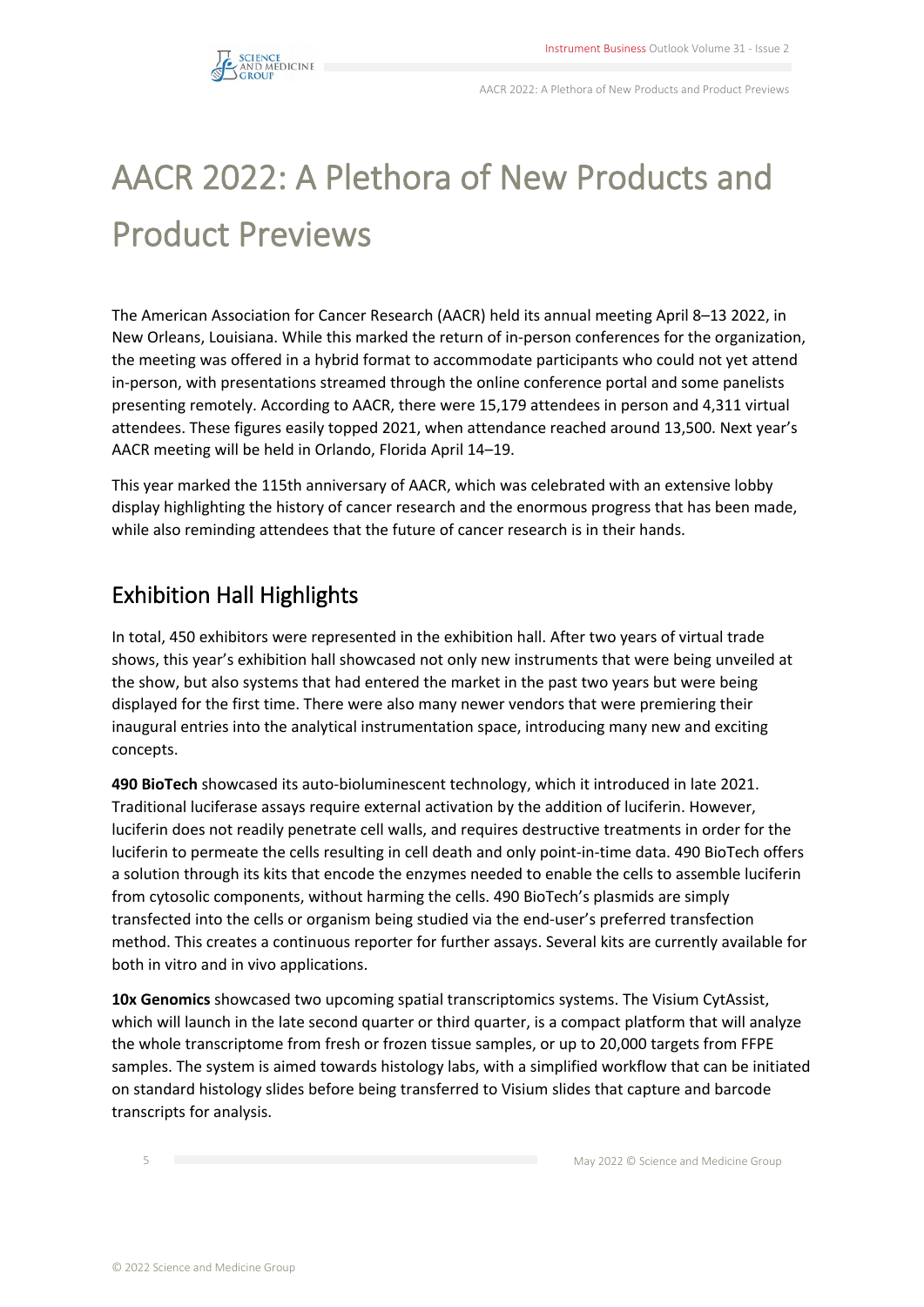

Also exhibited by 10x Genomics was the Xenium In Situ platform, which the company will release in the fourth quarter. The system will initially be able to analyze a panel of 400 pre-selected transcript targets at subcellular levels. Also in development is a proteomics component, which will enable spatial protein analysis. Custom panels may also be available following the platform launch.

**Agilent Technologies** displayed several recently released systems that highlighted the company's Cell Analysis Division. Introduced at the show was the Agilent Seahorse XF Pro. Designed for highthroughput T-cell profiling and mitochondrial toxicity profiling assays, the system is aimed towards the pharma and biotech sector but also aims to simplify working with large datasets by automatically detecting questionable data. The platform accommodates 8-, 24- and 96-well plates as well as microsphere plates. Mitotox assays for the system will launch later this month.

Also showcased by Agilent was the Magnus NGS Prep System, which was launched last year. This low-to-medium throughput, fully automated benchtop system features on-deck thermal cycling enabling a complete library prep workflow. Proprietary reagents leverage Agilent's expertise in oligo printing.

The xCELLigence RTCA eSight was launched by Agilent two years ago. The live-cell analysis platform is built on biosensor technology that Agilent gained through its acquisition of ACEA Biosciences (see *IBO* 9/30/18). It is the first instrument on the market that incorporates cell impedance with imaging, so that multimodal fluorescent and label-free assays can be performed together and are noninvasive to cells. The system has spaces for five plates; three of the spaces have both impedance and imaging functions, while the remaining two have imaging only and are suitable for imaging nonadherent cells.

**Akoya Biosciences** exhibited the PhenoImager system, which was released earlier this year. The spatial phenotyping platform can quantitate 100 RNA and protein biomarkers in a run at single-cell resolution. The system accepts standard histology slides prepared using standard histology workflows, a major convenience for end-users. Furthermore, the system's large field of view enables imaging of entire slides.

*While the current version of FACSDuet is validated for clinical lab use, BD plans to introduce an RUO version in the coming year.*

**Becton, Dickinson (BD)** displayed its FACSDuet, an automated sample preparation system for the clinical market that works in tandem with the company's FACSLyric flow cytometer platform. FACSDuet handles up to three carriers and features automated transfer of samples to the FACSLyric. While the current version of FACSDuet is validated for clinical lab use, BD plans to introduce an RUO version in the coming year.

**Bio-Rad Laboratories** showcased the QX600 Droplet Digital PCR System for advanced multiplexing, which the company expects to launch soon though a specific date has not been determined. The company has long been the been the leader in droplet-based dPCR, and its new system builds on the technology with six-color multiplexing capabilities to provide more data per sample and multiple targets per well to ultimately lower the cost per target. QX600 is compatible with Bio-Rad's Flex automated droplet generator, which generates up to 100K droplets. The QX600 is backwards

May 2022 © Science and Medicine Group 6 and 2022 C Science and Medicine Group 6 and 2022 C Science and Medicine Group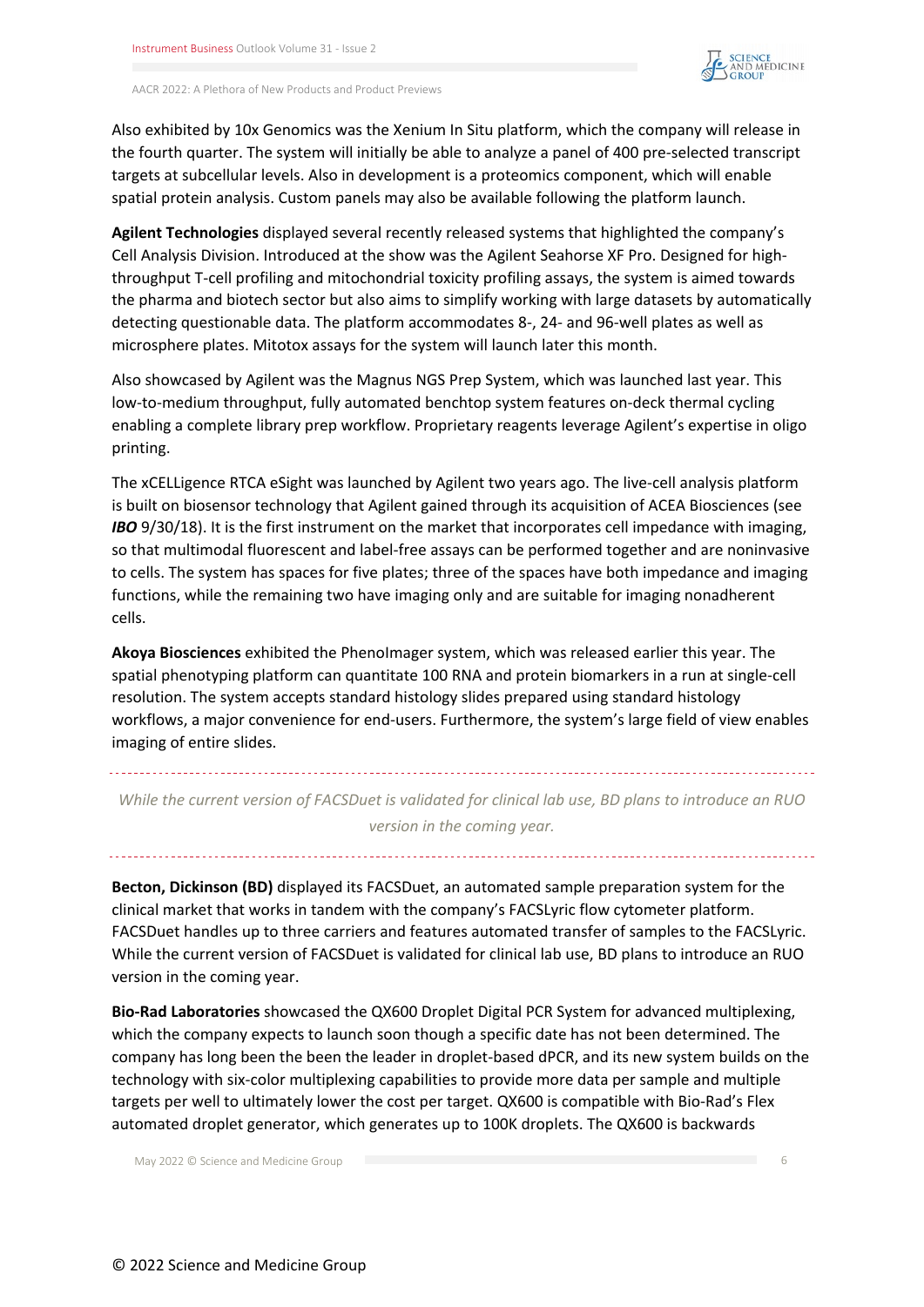

compatible, accommodating the use of reagents and consumables designed for the previous QX200 platform. In the cancer research space, the system is especially suited for cfDNA analysis.

Bio-Rad also displayed the QX1 dPCR platform, which has been on the market for a year. The relatively compact system features a fully integrated droplet generator and four color reader, saving bench space.

**Bruker** launched the Canopy CellScape, its latest ChipCytometry platform for spatial biology. The system accommodates up to five antibody staining per cycle; subsequent cycles using interative sets of antibodies allow analysis of a virtually unlimited number of targets. Reagents are open source, meaning that end-users may use antibodies from any source or vendor. The large field of vision and HDR camera allow fast imaging and capture of data at subcellular resolution. The system can analyze four samples in a run. Reagent inputs for each sample are separate, allowing each sample to be run as an independent assay.

**Covaris** displayed its R230 Focused ultrasonicator. The instrument, which was released in 2020, represents the company's shift towards integrating its systems into automated sample prep workflows. Sonication is an important step in most genomic workflows. The system can be fully integrated with many liquid handling platforms from major automation vendors, including Tecan and Hamilton, occupying four deck spaces. Control and programming of the R230 system can be inputted either through the liquid handler interface or separately using a laptop. In mid-2022, Covaris plans to release a workflow bundle for the system.

**LevitasBio** displayed its LeviCell EOS cell separation system, which will launch in the third quarter. The EOS expands the capabilities of the company's inaugural system, the LeviCell, which launched in 2020. Levitas' cell separation technology is label free and bead free, instead relying on density gradients to differentiate cells by type or viability. The result is gentler and faster sorting of cells with fewer hands-on steps, according to the firm. The LeviCell EOS system will process four samples per run.

**Luminex** showcased its xMAP INTELLIFLEX platform with a newly upgraded DR-SE RUO system. It features dual-reporter channels to analyze two colors simultaneously and is compatible with robotic decks. Luminex noted that there has been strong interest in the system among veterinary and agricultural labs.

**MilliporeSigma** highlighted the Auto2D 2-D Electrophoresis Device. The system had previously been available only in Japan and is newly available to the North American market. The Auto2D is an automated 2D Western blotting and isoelectric focusing system which reduces the Western and IEF workflows down to 1–2 hours versus the usual two days for a manual workflow.

**NanoString Technologies** introduced the nCounter Pro Analysis System, which emphasizes simplicity, reliability and security. The gene expression analyzer uses NanoString's molecular barcode chemistry to count individual RNA transcripts from 100 ng of extracted RNA, FFPE samples or from fresh lysate, with the capability to interrogate over 800 targets in a run with no enzymes needed. Requiring only 15 minutes to set up, the system goes from sample to data in 24 hours and features advanced cybersecurity. The platform consists of two modules: a prep station liquid handler and a digital analyzer. Up to six cartridges, with 12 samples per cartridge, can be processed in a run.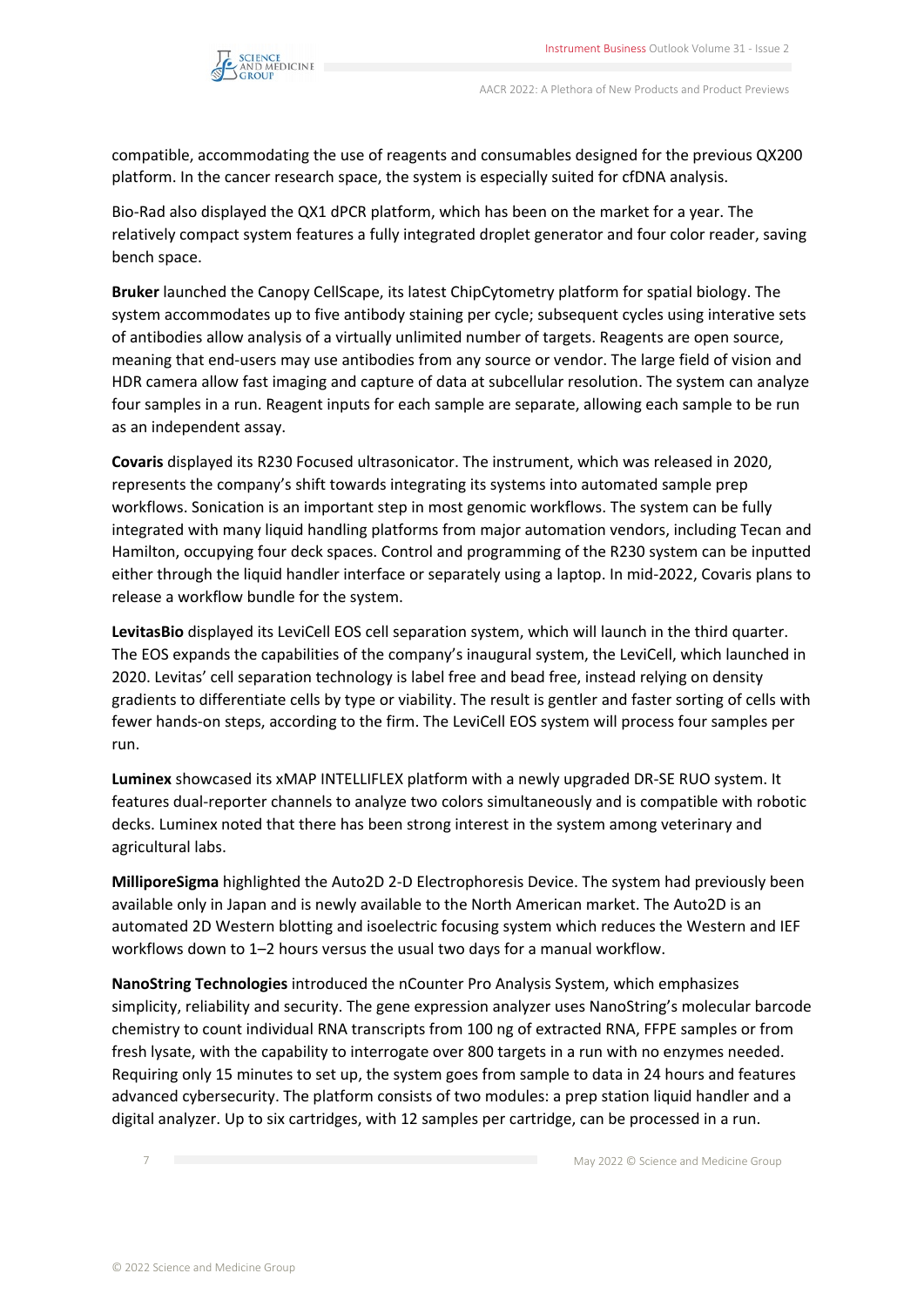

NanoString offers off-the-shelf panels that can be partially customized with the addition of up to 55 more targets; users can also design fully customized panels. The system is co-marketed with ROSALIND Bioinformatics, which provides web-based analysis services for data generated by the nCounter.

*The first-of-its-kind system facilitates point-of-use production of cell culture media to reduce the environmental impact associated with cell culture consumables.*

**Nucleus Biologics**, a supplier of custom and classical cell culture media, introduced its first entry into the instrumentation space, the Krakatoa Media Manufacturing System. The first-of-its-kind system facilitates point-of-use production of cell culture media to reduce the environmental impact associated with cell culture consumables. The system produces 500 mL batches of fresh, sterile media using either standard or customized formulations. Reusable, autoclavable glass bottles are inserted into the system, which has sterilizing UV-C lights and a bottle uncapping and capping mechanism. Krakatoa connects to existing laboratory water systems. Pod cartridges are pre-filled with powdered media and have integrated 0.2-micron sterile filters.

Nucleus Biologics claims that Krakatoa reduces greenhouse gas emissions by 88% by reducing energy used in shipping and refrigeration and eliminating the use of PET bottles. The pod consumables are reusable and recyclable. Furthermore, by adopting the point-of-use model, the company estimates that end-users will see a cost benefit after producing 21 L of media on the system, which is the point where the higher cost of buying and shipping liquid media exceeds the cost of the Krakatoa system, which is priced at about \$50,000. Nucleus Biologics also provides software and mobile apps to aid users with media-formulation tracking and creation. Users can scan a QR code on the media pod to view the complete formulation of the media. The company's cloud-based software also enables users to design custom formulations or to view media formulations from published papers.

**PerkinElmer** showcased its many synergistic product offerings, displaying instruments from its various product lines, collaborations and recent acquisitions. On display was the JANUS G3 Blood iQ Workstation, which launched late last year. The automated platform facilitates the separation of fractionated blood samples, allowing the isolated collection of cfDNA and RNA, and genomic DNA. Cameras are used to discriminate fractions within individual tubes, allowing multiple samples of various volumes or contents to be processed simultaneously. The platform can be integrated into the rest of PerkinElmer's JANUS cfDNA and cfRNA workflow solutions.

The HIVE scRNAseq Solution, a single-cell transcriptional profiling platform introduced last October, was also displayed by PerkinElmer. The platform was developed by PerkinElmer and Honeycomb Biotechnologies. From a 1–3 mL sample, the handheld system captures and prepares cells for RNA-Seq. A range of cell types can be processed, including granulocytes, nephrons, hepatocytes and neurons. The non-fixative preservation employed by the system retains delicate cells such as granulocytes. In total, 65,000 picowells each contain a single bead, capturing transcripts from a single cell in each well. These beads are then used in downstream library prep workflows for sequencing.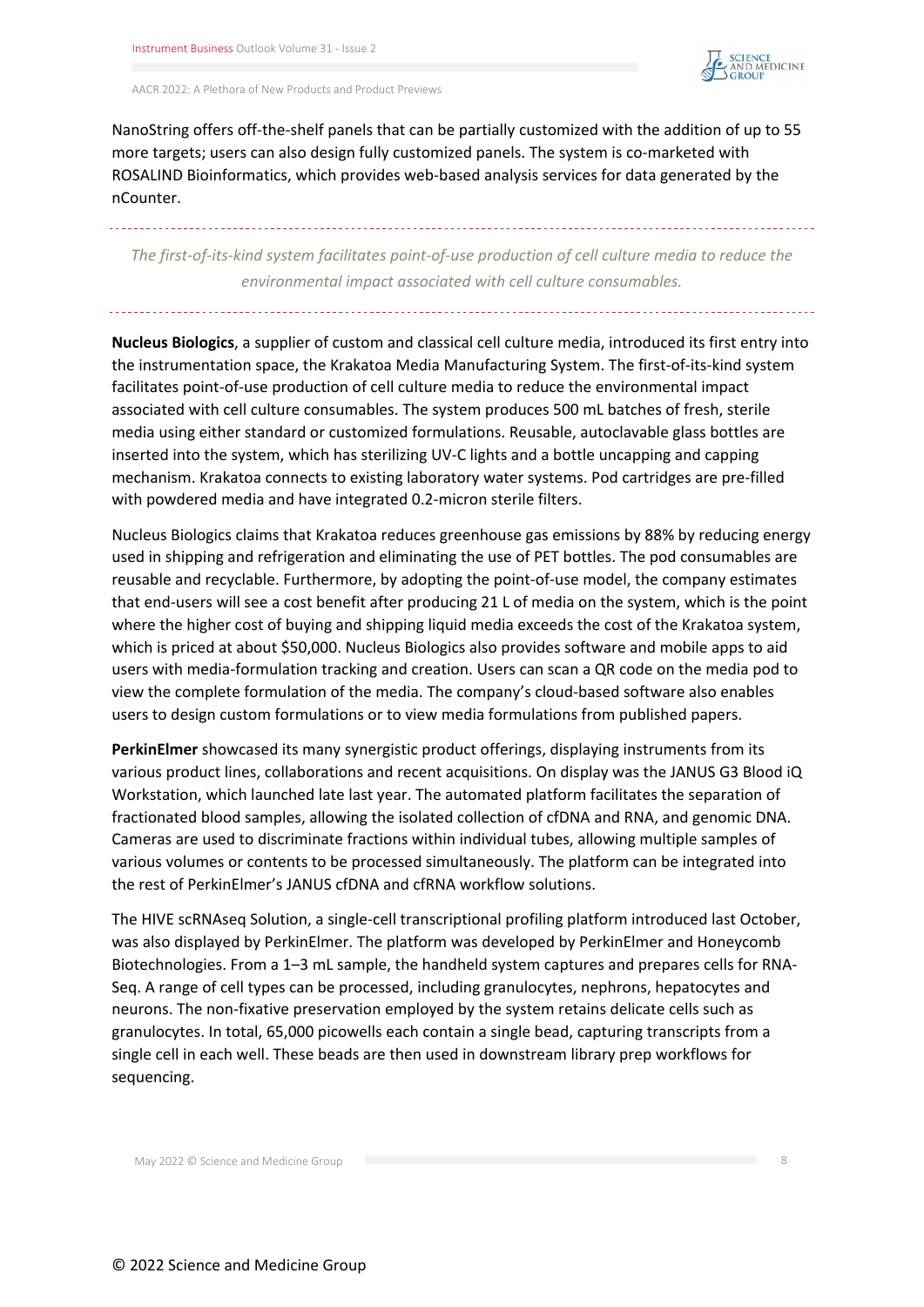

Also shown at PerkinElmer's booth was OMNI International's Bead Mill homogenizer. OMNI was acquired by PerkinElmer in December 2021. The Bead Mill physically disrupts tissues and cells to release cellular contents, such as DNA. Beads of various sizes and materials are available to optimize sample preparation for various applications or sample types. The system uses a figure 8 motion which generates no heat. Between 2 and 48 tubes of up to 15 mL can be processed at once.

PerkinElmer's' most recent high-content screening system, the Opera Phenix Plus, was also featured at the booth. The confocal system, which was launched a year ago, applies advanced machine learning (ML) to create easier to manage data clusters to analyze over 3,000 features in a run.

In the in vivo imaging space, PerkinElmer introduced its first ultrasound system, Vega. The system is the first hands-free, high-throughput preclinical ultrasound system on the market. It does not require a trained sonographer to operate, making it more accessible to the research laboratory. The system can image three mice at once.

Also at the PerkinElmer booth was antibody and reagent supplier BioLegend, which was acquired by PerkinElmer last September (see *IBO* 8/2/21). Since the merger, BioLegend has optimized many of its offerings to PerkinElmer's validated assays, including reagents for flow cytometry. The company's proteogenomics products conjugate antibodies with oligonucleotides for RNAseq workflows, enabling simultaneous proteomics and transcriptomics analysis of the same single cell. BioLegend also introduced several new fluorescent dyes.

**QIAGEN** displayed the QIAcuity Eight digital PCR platform, which was introduced a year ago. The system is currently the highest-capacity system in the QIAcuity product line, with the ability to process eight plates at up to five plex. According to QIAGEN, the microfluidics-based digital PCR platform provides several benefits compared to droplet-based dPCR platforms: operating the system is as simple as using traditional PCR, throughput is higher, the benchtop footprint is smaller and the \$170,000 cost of the system is more affordable.

**Standard BioTools (formerly Fluidigm)** unveiled the Hyperion+ Imaging System for high-plex spatial imaging, which provides improved performance from the previous Hyperion system. Hyperion+ is able to scan over 40 markers in a run at subcellular resolution. Unlike other spatial imaging platforms on the market, Hyperion+ detects metal-tagged antibodies rather than fluorescent tags. The system combines imaging with Fluidigm's Helios CyTOF mass cytometry platform; this combination allows the system to feature dual modes: an imaging mode and a separation mode for cells in suspension.

Also on display was Standard BioTools' CyTOF XT system, which was launched in mid-2021. This mass cytometry system, which also utilizes metal-tagged antibodies, is capable of scanning over 50 markers in a run and features an automated sample carousel.

**Stilla Technologies** launched the naica system, the first six-color digital PCR system on the market. The entire workflow is done within the Ruby Chip consumable, which is pre-filled with oil. Approximately 30,000 droplets are generated per sample, with chips available for 4–16 samples per chip. The system has spaces for up to three chips per run. The six fluorescent channels provide high multiplexing capability, while digital imaging allow visualization of individual droplets.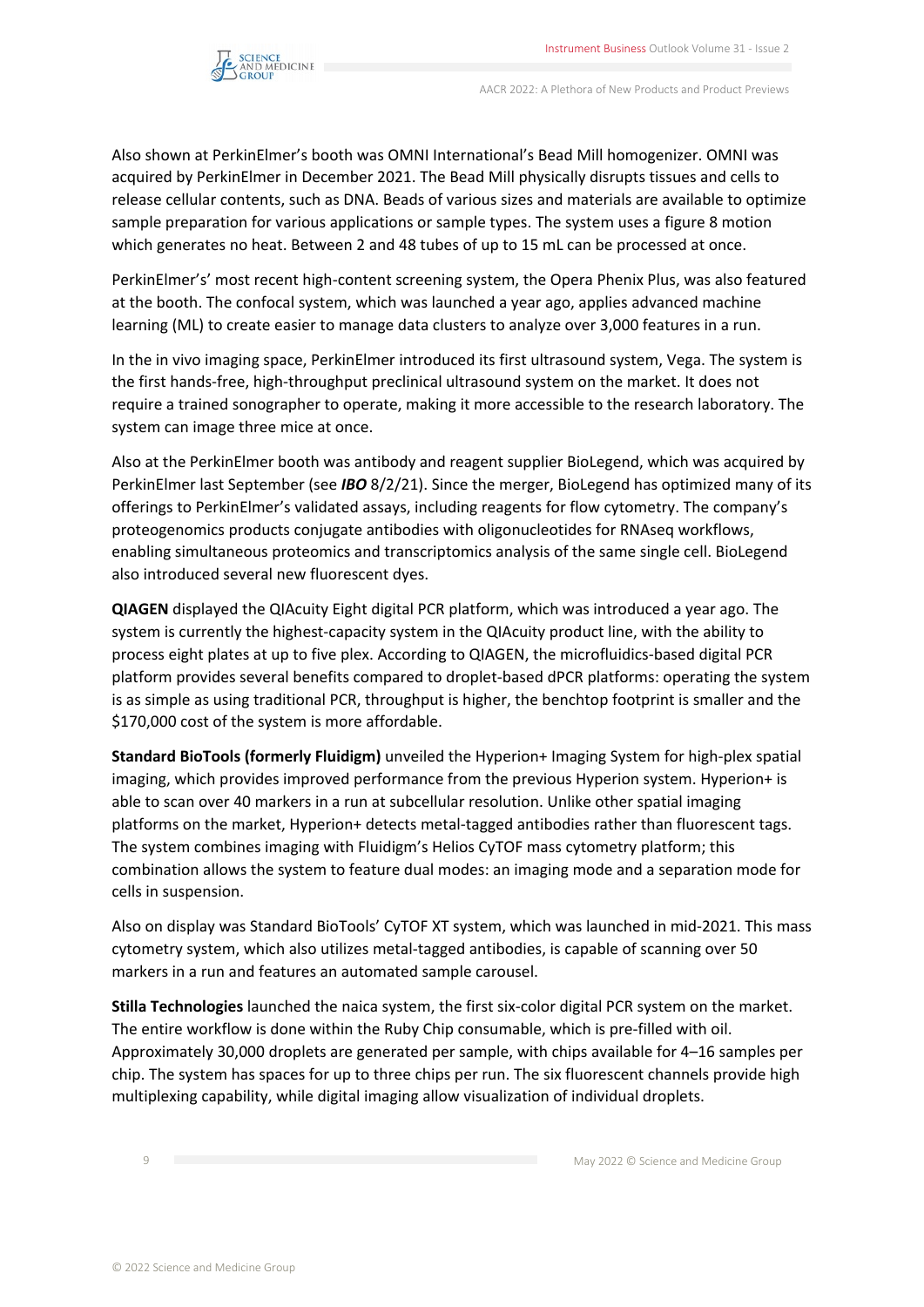

*The platform enables spatial whole proteomic analysis at a subcellular level by exploiting complexes formed by the interactions between T cells and B cells*

**SYNCELL** previewed the Microscoop Platform for spatial biomarker discovery. The system, which does not yet have a planned launch date, will be Syncell's inaugural product. The platform enables spatial whole proteomic analysis at a subcellular level by exploiting complexes formed by the interactions between T cells and B cells. These immune synapse complex regions express many biomarker proteins. The Microscoop uses glass slides coated with photoreactive reagents and biotin. Where immune synapse complexes are photolabeled and detected by on-board imaging and AI, a laser is directed, creating a cross-linked complex with a biotin tag. The complexes are isolated, and all proteins are identified by MS. The resulting contextual proteomics will have applications in biomarker and cellular interaction discovery. Currently being validated, the platform will be available through an early access program once validation is completed.

**Thermo Fisher Scientific** launched the Applied Biosystems QuantStudio Absolute Q, a four-color microfluidics-based digital PCR system that uses Applied Biosystems' microfluidic array plate (MAP) technology. The system boasts a 99.99% successful fill rate, enabling over 95% of the input sample to be analyzed. Sixteen reactions can be run per plate, with sample input requirements of 9 µL. The platform takes five minutes to load and has a run time of 90 minutes.

**Vizgen** displayed the MERSCOPE platform, which it introduced in January. The FISH-based system, which uses the company's MERFISH (Multiplexed Error Robust Fluorescence In Situ Hybridization) technology, provides high-resolution spatial genomics analysis at subcellular resolution, detecting transcripts from up to 500 genes in a square centimeter. The system accepts mounted slides and is currently compatible with fresh or fixed tissues samples. FFPE sample compatibility will launch this summer. Users may select gene panels of 140, 300 or 500 genes per panel.

**Zymo Research** launched the Zymo-Seq Cell Free DNA WGBS (whole genome bisulfite sequencing) Library kit for preparation of whole genome cfDNA. The company's Lightning Chemistry is gentle, resulting in little to no additional fragmentation of fragile short cfDNA while also being very fast. The kit uses bisulfite conversion to prepare methyl-seq libraries in as little as three steps.

## **Presentations**

#### **Deep Learning for Cancer Imaging**

In a session entitled "Deep Learning for Cancer Imaging," models of ML were presented in observing and quantifying the cellular state transitions that occur in cancer and diagnostics. Of particular focus was the interplay between the transcriptome and cellular morphologies. Four models of ML to quantify imaging data were discussed: "Label-Free," "ML Segmenter," "Transfer Function," and "Statistical Cell." The first three models augment microscopy images, while Statistical Cell builds a computational model of the cell.

May 2022 © Science and Medicine Group 10 and 10 and 2022 © Science and Medicine Group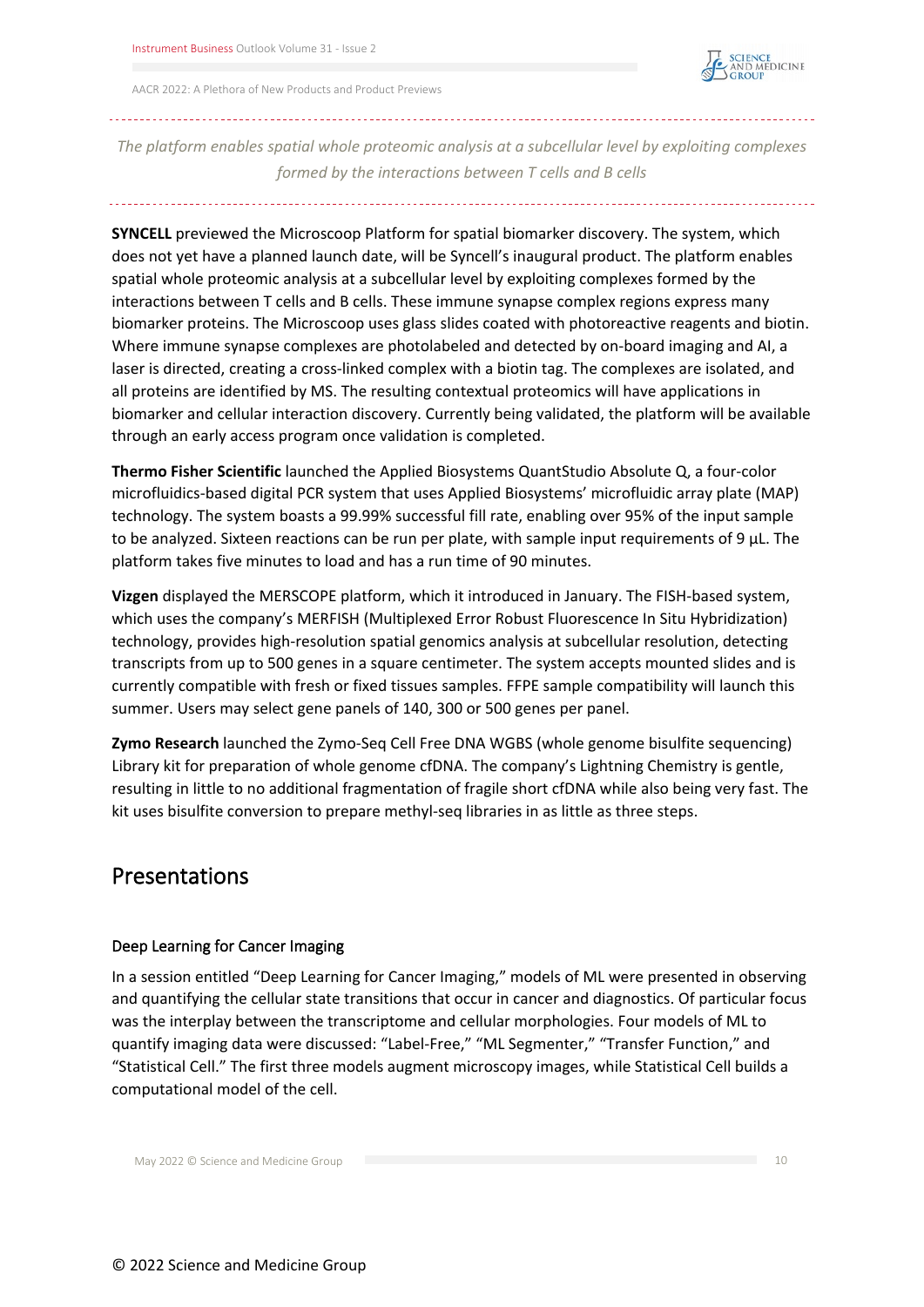

The Label-Free method involves predicting fluorescence from brightfield microscopy. Label-free brightfield observes only what is seen as visible light passes through the cells, with no fluorescent labels. To train the model, images are fed into the program where both the brightfield and fluorescence channel images are used to create a unit architecture that is able to identify patterns at large scale and small scale. The resulting ML can then predict organelle location and shape from the brightfield channel. Combining outputs from multiple models enables prediction for multiple organelles in a brightfield stack. But some organelles can be better predicted than others.

ML Segmenter brings in quantification, describing the cell and organelle segmentation. From a typical workflow, an initial 3D binary image stack is generated. But if the segmentation is not good enough, experts can correct and annotate the segmentation to create a new "ground truth," which becomes the new basis to train the ML model. Training requires images with fluorescence channel and ground truth segmentation. The result allows prediction of cell and organelle segmentations from fluorescence with improved accuracy and robustness. Several ML-based tools are currently coming on-line, made available from several institutions.

### *Transfer Function is a deep learning model that computationally transforms a lower-resolution image to a higher resolution*

A third technique is Transfer Function, which addresses challenges in resolution and field of view. Larger field of view imaging allows easier cell tracking but makes it difficult to segment organelles. However, higher-resolution imaging provides only a small field of view, which cells may migrate out of over time, while also increasing phototoxicity. Transfer Function is a deep learning model that computationally transforms a lower-resolution image to a higher resolution. To train this model, fixed cell images at both lower (20x) and higher (100x) resolution are needed. An architecture based on U-Net-, a convolutional neural network, transforms the low-resolution live-cell images to high resolution, enabling quantitative analysis.

Finally, the Statistical Cell model encodes the biological image contents to build and interrogate a computation model of the cell. Starting from high-dimensional input data as a reference model, such as 3D images of the cells, the data are encoded into low-dimensional, interpretable latent space from which images can be reconstructed to interpret target structures in the cell. This allows visualization of predicted and generated organelles, with potential applications to drug-treated cells.

#### **Breaking Down Silos**

In a session entitled, "Breaking Down Silos: If We Did It During the COVID Pandemic, Why Not for Cancer?" lessons learned in administering clinical trials during the two years of the pandemic were discussed, as were positive changes that will result from the flexibilities developed during this time.

Dr. James Doroshow of the NCI discussed the impact of the pandemic on the NCI's 2030 Strategic Vision for Clinical Trials. In April 2020, at the onset of the pandemic, the NCI experienced a 47% drop in accrual, or enrollment in trials, at NCI cancer centers. The limitation of in-person study activities during the pandemic presented challenges in gaining informed consent, the collection of too much